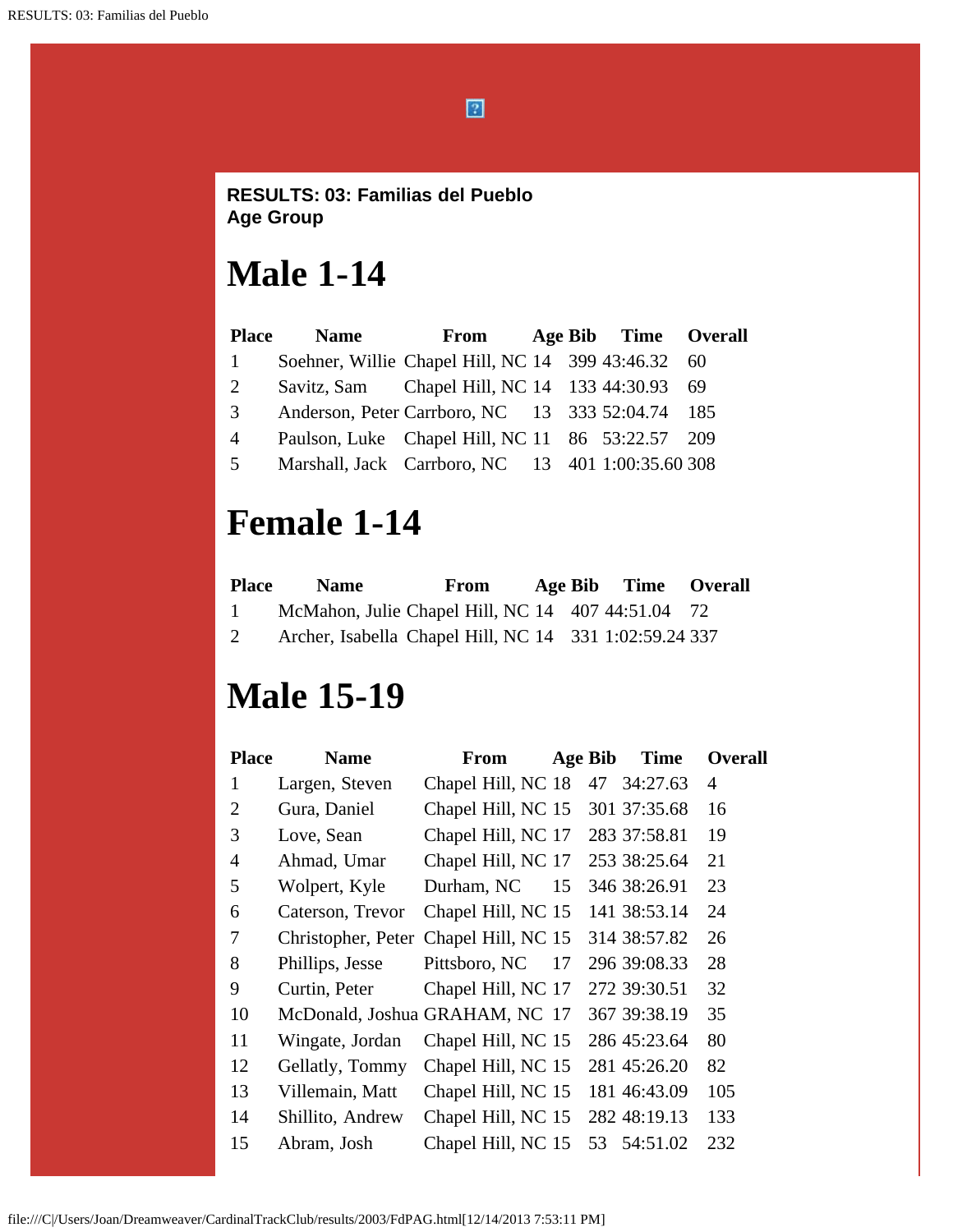| 16 | Gibson, Tyler | Efland, NC                                           | 16 252 55:19.14 238 |  |
|----|---------------|------------------------------------------------------|---------------------|--|
| 17 |               | Mangalea, Mike Chapel Hill, NC 15 103 1:05:21.16 351 |                     |  |

## **Female 15-19**

| <b>Place</b>    | <b>Name</b> | From                                                    |  | Age Bib Time Overall |       |
|-----------------|-------------|---------------------------------------------------------|--|----------------------|-------|
| 1               |             | Gura, Katherine Chapel Hill, NC 15 302 47:41.24 122     |  |                      |       |
| 2               |             | Peele, Jessica Chapel Hill, NC 15 210 47:41.53 123      |  |                      |       |
| 3               |             | Wiedey, Jessica Granite Falls, NC 19 79 47:51.27        |  |                      | - 125 |
| $\overline{4}$  |             | Booth, Christy Chapel Hill, NC 15 265 50:04.39 162      |  |                      |       |
| 5               |             | Rock, Katherine Chapel Hill, NC 15 306 52:05.21 186     |  |                      |       |
| 6               |             | LaMay, Anja GRAHAM, NC 16 369 1:01:34.28 324            |  |                      |       |
| $7\phantom{.0}$ |             | Barnett, Karoline Chapel Hill, NC 15 310 1:04:08.01 345 |  |                      |       |

## **Male 20-29**

| <b>Place</b>   | <b>Name</b>                              | <b>From</b>        | <b>Age Bib</b> |    | <b>Time</b>  | <b>Overall</b> |
|----------------|------------------------------------------|--------------------|----------------|----|--------------|----------------|
| $\mathbf{1}$   | Mabe, Dave                               | Chapel Hill, NC 28 |                |    | 381 32:57.86 | $\mathbf{1}$   |
| $\mathbf{2}$   | Romero, Jose                             | Fort Bragg, NC 20  |                |    | 239 36:43.80 | 10             |
| 3              | Evans, Charles                           | Carrboro, NC       | 23             |    | 152 36:57.47 | 11             |
| $\overline{4}$ | Freibaum, Brian                          | Durham, NC         | 24             |    | 288 37:10.78 | 13             |
| 5              | Slosser, John                            | Fort Bragg, NC 22  |                |    | 237 37:27.00 | 15             |
| 6              | White, Ginn                              | Fort Bragg, NC 27  |                |    | 236 37:43.31 | 17             |
| 7              | Mayer, Gerald                            | Fort Bragg, NC 28  |                |    | 238 38:53.47 | 25             |
| 8              | Yoder, Bradley                           | Durham, NC         | 25             |    | 111 39:56.90 | 37             |
| 9              | Jackson, Ben                             | Chapel Hill, NC 27 |                |    | 385 40:13.33 | 39             |
| 10             | Heinold, Jeremy                          | Burlington, NC 24  |                |    | 370 40:32.21 | 40             |
| 11             | Nowalk, Rich                             | Durham, NC         | 28             |    | 101 40:42.42 | 41             |
| 12             | Knechtel, Dan                            | Chapel Hill, NC 29 |                |    | 147 41:13.01 | 43             |
| 13             | Oguntoyinbo, Babatola Chapel Hill, NC 29 |                    |                | 38 | 41:54.77     | 49             |
| 14             | Rundell, Sean                            | Durham, NC         | 24             |    | 280 42:58.31 | 52             |
| 15             | Gopal, Arun                              | Chapel Hill, NC 24 |                |    | 359 43:25.26 | 56             |
| 16             | Perryman, Paul                           | Durham, NC         | 29             |    | 221 43:32.19 | 58             |
| 17             | Wolff, Michael                           | Durham, NC         | 23             |    | 409 45:32.42 | 86             |
| 18             | Booth, Simon                             | Chapel Hill, NC 27 |                |    | 266 46:07.40 | 94             |
| 19             | Aretxabaleta, Alfredo                    | Chapel Hill, NC 28 |                |    | 395 46:51.81 | 108            |
| 20             | Ducar, Michael                           | Durham, NC         | 26             |    | 368 47:01.74 | 111            |
| 21             | Upchurch, Jay                            | Chapel Hill, NC 27 |                |    | 354 47:49.00 | 124            |
| 22             | Chavez, Gerardo                          | Raleigh, NC        | 27             | 67 | 48:39.71     | 140            |
| 23             | Kolb, Ken                                | Carrboro, NC       | 28             |    | 126 49:20.09 | 153            |
| 24             | Steele, Trey                             | Durham, NC         | 28             |    | 394 49:37.92 | 155            |
| 25             | Schwankl, Dan                            | Siler City, NC     | 29             |    | 271 52:11.36 | 191            |
| 26             | Slavinsky, Andrew                        | Durham, NC         | 28             | 94 | 52:47.74     | 200            |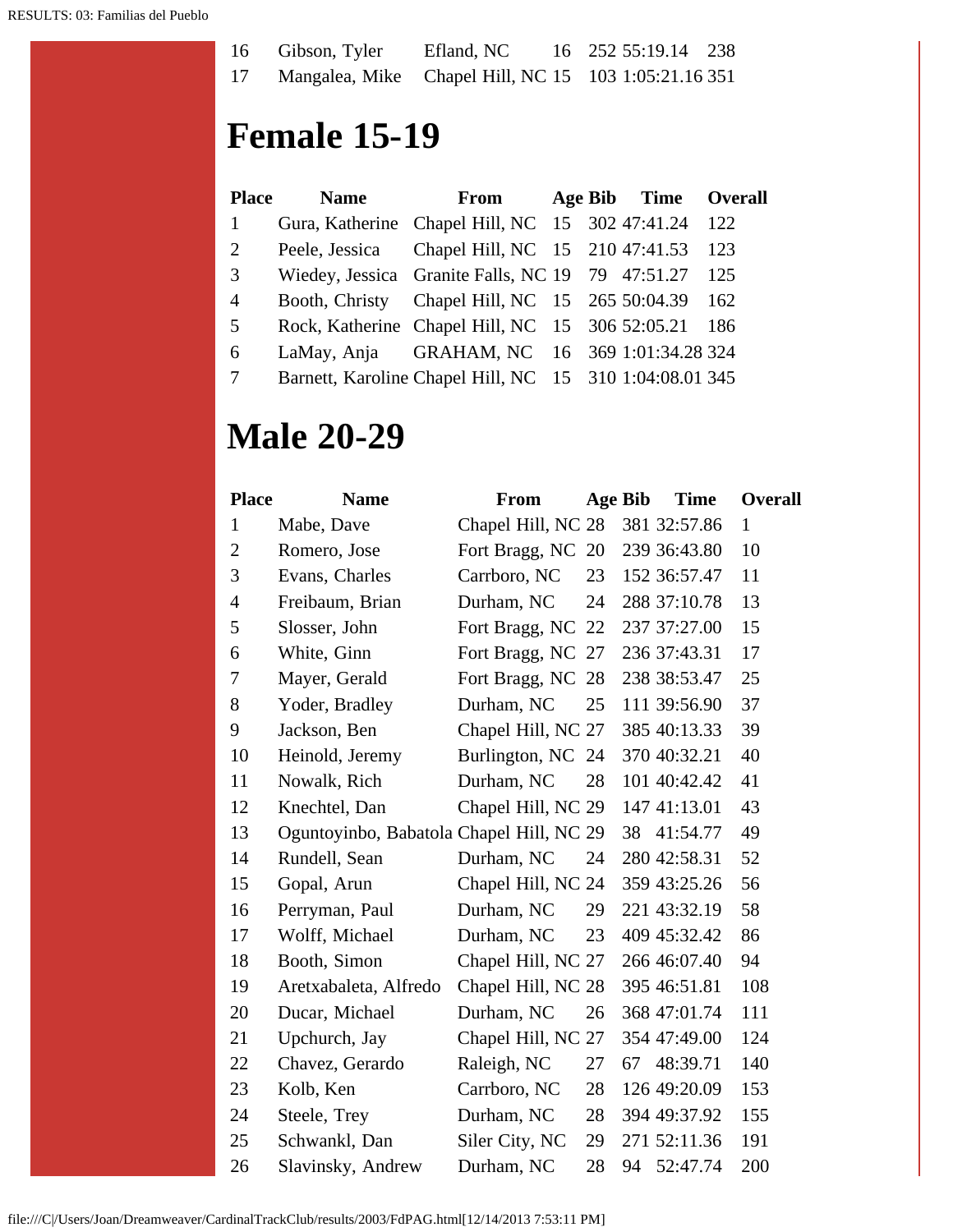|    | 27 Wallet, Mark   | Chapel Hill, NC 28 246 54:18.62 225  |  |  |
|----|-------------------|--------------------------------------|--|--|
| 28 | Harward, Shannon  | Chapel Hill, NC 29 347 56:16.68 258  |  |  |
| 29 | McDaniel, Phillip | Carrboro, NC 27 74 57:36.65 275      |  |  |
| 30 | Grasso, Domenick  | Chapel Hill, NC 23 420 59:56.13 306  |  |  |
| 31 | Trakas, Charlie   | Chapel Hill, NC 21 54 1:01:08.96 318 |  |  |
|    | 32 Gentry, Ken    | Durham, NC 26 154 1:02:10.63 332     |  |  |

## **Female 20-29**

| <b>Place</b>   | <b>Name</b>                            | <b>From</b>        | Age Bib |    | <b>Time</b>  | <b>Overall</b> |
|----------------|----------------------------------------|--------------------|---------|----|--------------|----------------|
| 1              | Tate, Amanda                           | Durham, NC         | 25      |    | 178 37:16.74 | 14             |
| $\overline{2}$ | Beckert, Kristen                       | Chapel Hill, NC 21 |         |    | 158 39:59.19 | 38             |
| 3              | LaFond, Kirsten                        | Fort Bragg, NC 26  |         |    | 240 41:17.87 | 44             |
| 4              | Harrington, Amanda                     | Fort Bragg, NC 26  |         |    | 251 43:23.51 | 55             |
| 5              | Baker, Abby                            | Chapel Hill, NC 22 |         |    | 102 45:17.83 | 79             |
| 6              | Campbell, Brandeemae Fort Bragg, NC 27 |                    |         |    | 250 45:47.38 | 89             |
| 7              | DeWire, Rebecca                        | Chapel Hill, NC 24 |         |    | 200 46:20.11 | 98             |
| 8              | Cosper, Mary                           | Fort Bragg, NC 26  |         |    | 241 46:47.87 | 106            |
| 9              | Pedersen, Emily                        |                    | 24      |    | 373 46:58.03 | 110            |
| 10             | Maxwell, Lauren                        | Carrboro, NC       | 24      |    | 422 47:35.45 | 118            |
| 11             | Steele, Karlee                         | Durham, NC         | 29      |    | 393 48:38.29 | 139            |
| 12             | Pate, Scottie                          | Chapel Hill, NC 26 |         |    | 358 49:41.89 | 156            |
| 13             | Briggs, Christina                      | Fort Bragg, NC 24  |         |    | 247 50:07.61 | 163            |
| 14             | Yoder, Beth                            | Durham, NC         | 23      |    | 109 50:13.22 | 165            |
| 15             | Caston, Melanie                        | Chapel Hill, NC 24 |         |    | 159 50:15.23 | 166            |
| 16             | Simmons, Charlene                      | Chapel Hill, NC 28 |         |    | 341 52:10.92 | 190            |
| 17             | Davis, Kathryn                         | Chapel Hill, NC 29 |         |    | 39 52:12.97  | 192            |
| 18             | Dawson, Katie                          | Chapel Hill, NC 20 |         |    | 188 52:20.81 | 195            |
| 19             | Wagner, Heather                        | Durham, NC         | 23      |    | 127 52:24.28 | 196            |
| 20             | O'Shanecy, Brenna                      | RALEIGH, NC 24     |         | 17 | 52:43.06     | 199            |
| 21             | Peters, Liz                            | Durham, NC         | 26      | 70 | 52:56.32     | 204            |
| 22             | Witte, Rebecca                         | Chapel Hill, NC 25 |         |    | 293 53:41.08 | 216            |
| 23             | Agresto, Meghan                        | Chapel Hill, NC 29 |         |    | 428 53:55.34 | 219            |
| 24             | Klein, Laura                           | Durham, NC         | 24      |    | 122 54:17.82 | 224            |
| 25             | Duckworth, Sara                        | Chapel Hill, NC 25 |         |    | 348 54:22.89 | 226            |
| 26             | Purves, Harriett                       | Durham, NC         | 27      |    | 42 54:31.46  | 229            |
| 27             | Andrews, Nicole                        | Durham, NC         | 29      |    | 117 54:35.83 | 230            |
| 28             | Woolson, Sandra                        | Chapel Hill, NC 28 |         |    | 291 55:29.78 | 241            |
| 29             | Duran, Kristen                         | Carrboro, NC       | 24      |    | 383 55:44.65 | 246            |
| 30             | West, Kristin                          | Chapel Hill, NC 23 |         |    | 398 55:44.92 | 247            |
| 31             | Cassidy, Elizabeth                     | Durham, NC         | 26      |    | 426 55:46.25 | 249            |
| 32             | Thomas, Shannon                        | Durham, NC         | 29      |    | 427 55:46.62 | 250            |
| 33             | Libby, Karen                           | Carrboro, NC       | 25      | 97 | 57:20.39     | 271            |

file:///C|/Users/Joan/Dreamweaver/CardinalTrackClub/results/2003/FdPAG.html[12/14/2013 7:53:11 PM]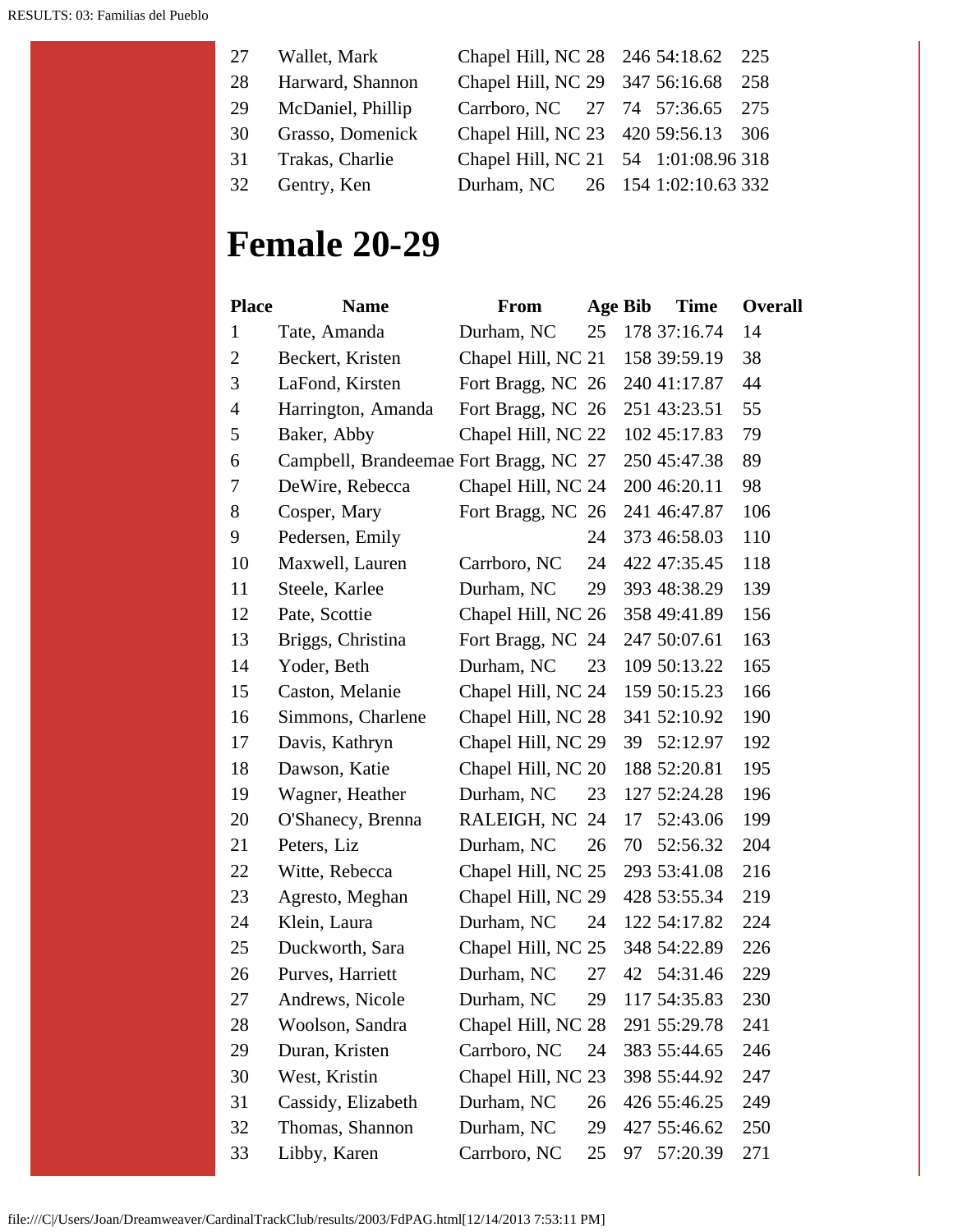| 34 | Knorr, Heather                       | Chapel Hill, NC 22 |    |    | 242 57:24.97       | 273 |
|----|--------------------------------------|--------------------|----|----|--------------------|-----|
| 35 | McDaniel, Sarah                      | Carrboro, NC       | 27 | 75 | 57:35.81           | 274 |
| 36 | Biggers, Leigh                       | Durham, NC         | 24 |    | 289 57:37.02       | 276 |
| 37 | Gillespie, Roxanne                   | Chapel Hill, NC 26 |    | 90 | 57:49.96           | 279 |
| 38 | Whitman, Amanda                      | Chapel Hill, NC 21 |    | 77 | 58:01.35           | 283 |
| 39 | Adams, Jennifer                      | Pittsboro, NC      | 27 |    | 118 58:07.08       | 286 |
| 40 | Eschelbach, Katherine                | Carrboro, NC       | 24 |    | 129 58:14.00       | 287 |
| 41 | Rosenberg, Nora                      | Carrboro, NC       | 24 |    | 431 58:22.57       | 290 |
| 42 | Quinn, Emilee                        | Carrboro, NC       | 24 |    | 438 58:23.03       | 291 |
| 43 | Covington, Sarah                     | Carrboro, NC       | 28 |    | 437 58:23.48       | 292 |
| 44 | Johnson, Rachel                      | Carrboro, NC       | 24 |    | 150 58:31.24       | 294 |
| 45 | Lathinghouse, Lindsay                | Chapel Hill, NC    | 22 |    | 294 58:52.94       | 299 |
| 46 | Faflik, Kari                         | Carrboro, NC       | 29 | 29 | 1:00:37.33 309     |     |
| 47 | Cleckler, Amy                        | Chapel Hill, NC 26 |    |    | 106 1:01:19.25 321 |     |
| 48 | Fisher, Jessica                      | Chapel Hill, NC 24 |    |    | 107 1:01:19.66 322 |     |
| 49 | Gilkey, Anna                         | Lynchburg, VA 24   |    |    | 308 1:01:40.67 326 |     |
| 50 | Gilkey, Melissa                      | Chapel Hill, NC 27 |    |    | 307 1:01:43.76 328 |     |
| 51 | Wade, Kristy                         | Durham, NC         | 25 |    | 317 1:02:52.15 336 |     |
| 52 | Walsh, Elisabeth                     | Durham, NC         | 26 |    | 191 1:03:14.64 340 |     |
| 53 | Handley-Onken, Erika Chapel Hill, NC |                    | 29 |    | 352 1:04:30.36 347 |     |
| 54 | Moran, Erin                          | Durham, NC         | 24 |    | 432 1:04:40.50 348 |     |
| 55 | Hancox, Sarah                        | Chapel Hill, NC 20 |    |    | 269 1:04:58.77 349 |     |
| 56 | Anderson, Marsha                     | Carrboro, NC       | 21 |    | 411 1:05:18.30 350 |     |
| 57 | Donahue, Sarah                       | Carrboro, NC       | 22 |    | 408 1:05:32.13 352 |     |
| 58 | Inch, Heather                        | CARY, NC           | 26 |    | 220 1:06:11.98 354 |     |
| 59 | Granier, Clara                       | Durham, NC         | 29 |    | 284 1:06:43.45 358 |     |
| 60 | Zambrano, Laura                      | Chapel Hill, NC 28 |    |    | 256 1:06:43.86 359 |     |
| 61 | Aronson, Rachel                      | Durham, NC         | 26 |    | 255 1:07:42.77 362 |     |
| 62 | Horton, Amy                          | Raleigh, NC        | 26 |    | 295 1:08:04.59 364 |     |
| 63 | Burns, Allison                       | Chapel Hill, NC 25 |    |    | 403 1:08:42.26 367 |     |
| 64 | Kramer, Elizabeth                    | Chapel Hill, NC 26 |    |    | 192 1:09:14.81 368 |     |
| 65 | Marrow, Della                        | Henderson, NC 28   |    |    | 356 1:11:09.51 375 |     |
| 66 | Slavinsky, Christina                 | Durham, NC         | 24 | 95 | 1:13:38.81 377     |     |

## **Male 30-39**

| <b>Place</b><br><b>Name</b> | <b>From</b>    |  |                                                                                                                                                            |
|-----------------------------|----------------|--|------------------------------------------------------------------------------------------------------------------------------------------------------------|
| Hall, Conrad                | Durham, NC     |  |                                                                                                                                                            |
| Paris, Greg                 | Fort Bragg, NC |  |                                                                                                                                                            |
| Colon, Ramon                | Fort Bragg, NC |  |                                                                                                                                                            |
| Colon, Arcides              | Fort Bragg, NC |  |                                                                                                                                                            |
| Keenan, John                | Fort Bragg, NC |  |                                                                                                                                                            |
| Pitts, Frank                | Carrboro, NC   |  | $\overline{12}$                                                                                                                                            |
|                             |                |  | <b>Time Overall</b><br>Age Bib<br>32 299 33:27.71 2<br>31 232 34:14.39 3<br>39 234 34:56.98 5<br>38 231 34:59.64 6<br>33 235 36:34.46 8<br>38 392 37:03.07 |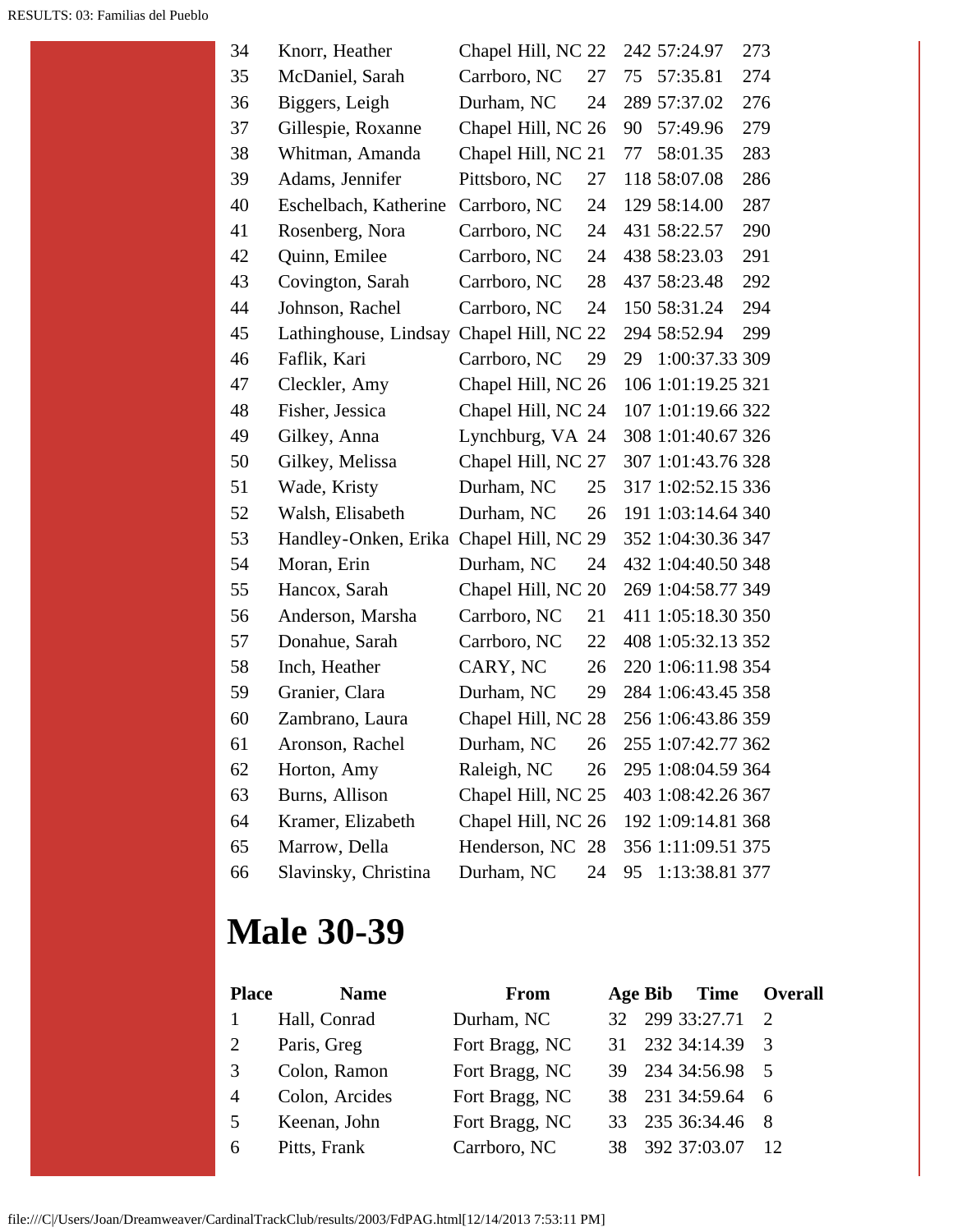| 7  | Rodriguez, Gerardo              |                  | 37 | 81<br>38:26.04 | 22  |
|----|---------------------------------|------------------|----|----------------|-----|
| 8  | Atherton, Paul                  | Carrboro, NC     | 35 | 278 39:09.07   | 29  |
| 9  | Humphrey, David                 | Chapel Hill, NC  | 32 | 360 39:16.24   | 30  |
| 10 | Rodriguez, Andres               | Chapel Hill, NC  | 32 | 202 41:28.02   | 46  |
| 11 | Bremner, Jason                  | Carrboro, NC     | 30 | 419 41:31.84   | 47  |
| 12 | Wragge, James                   | RALEIGH, NC      | 33 | 414 43:10.18   | 53  |
| 13 | Jolles, Erik                    | Durham, NC       | 33 | 366 43:40.04   | 59  |
| 14 | Doyle, William                  | Chapel Hill, NC  | 33 | 116 43:48.68   | 62  |
| 15 | Carner, George                  | Carrboro, NC     | 31 | 166 44:10.96   | 65  |
| 16 | Brach, Paul                     | Chapel Hill, NC  | 37 | 389 45:03.73   | 75  |
| 17 | Garcia, Luis                    | Chapel Hill, NC  | 32 | 429 45:24.78   | 81  |
| 18 | Camber, John                    | Durham, NC       | 33 | 364 45:44.51   | 88  |
| 19 | Akos, Pat                       | Durham, NC       | 32 | 46:52.51<br>19 | 109 |
| 20 | Harshaw, Jim                    | Morrisville, NC  | 34 | 105 47:31.14   | 115 |
| 21 | Dillon, Mark                    | Ashboro, NC      | 33 | 377 47:34.39   | 117 |
| 22 | Wiley, Peter                    | Chapel Hill, NC  | 30 | 430 47:36.60   | 119 |
| 23 | Mars, Or                        | Chapel Hill, NC  | 35 | 243 47:56.24   | 126 |
| 24 | Parker, Jon                     | Chapel Hill, NC  | 37 | 304 48:08.44   | 131 |
| 25 | Weaver, Mark                    | Chapel Hill, NC  | 34 | 425 48:44.83   | 142 |
| 26 | Ruston, Mark                    | Chapel Hill, NC  | 36 | 198 48:56.15   | 145 |
| 27 | Tobin, Chris                    | Chapel Hill, NC  | 38 | 309 48:58.84   | 146 |
| 28 | Pratt, Broc                     | Chapel Hill, NC  | 33 | 311 49:12.17   | 150 |
| 29 | Turner, Mark                    | Chapel Hill, NC  | 35 | 417 49:58.80   | 160 |
| 30 | Stiffler, Todd                  | Durham, NC       | 35 | 324 49:59.13   | 161 |
| 31 | Burns, Woody                    | Chapel Hill, NC  | 38 | 50:57.73<br>43 | 172 |
| 32 | Merrihew, Raymond               | Chapel Hill, NC  | 34 | 69<br>51:02.33 | 174 |
| 33 | Crabill, Robert                 | Chapel Hill, NC  | 37 | 139 51:40.77   | 180 |
| 34 | Sierens, Piet                   | Carrboro, NC     | 36 | 297 51:46.29   | 181 |
| 35 | Sharpless, Ned                  | Chapel Hill, NC  | 37 | 108 51:57.83   | 183 |
| 36 | Brown, Thomas                   | Fayetteville, NC | 32 | 120 52:02.71   | 184 |
| 37 | Islas, Jorge                    | Chapel Hill, NC  | 32 | 418 52:51.08   | 202 |
| 38 | Whitsel, Eric                   | Chapel Hill, NC  | 39 | 384 52:55.01   | 203 |
| 39 | Dominguez, Rafael               | Chapel Hill, NC  | 32 | 388 53:32.05   | 212 |
| 40 | Clossick, Stephen               | Carrboro, NC     | 36 | 64 54:09.10    | 222 |
| 41 | Cannon, Lamont                  | Morrisville, NC  | 30 | 312 54:57.36   | 233 |
| 42 | Lougee, Dennis                  | Durham, NC       | 37 | 190 55:22.08   | 239 |
| 43 | Cummings, Stirling              | Chapel Hill, NC  | 36 | 292 55:29.26   | 240 |
| 44 | Sears, Patrick                  | Chapel Hill, NC  | 36 | 277 55:30.48   | 242 |
| 45 | Matta, Jeff                     | Chapel Hill, NC  | 35 | 228 56:12.50   | 257 |
| 46 | Millar, James                   | Chapel Hill, NC  | 35 | 138 57:05.59   | 267 |
| 47 | Kiser, Adam                     | Chapel Hill, NC  | 30 | 339 57:06.59   | 268 |
| 48 | Trum, Chris                     | Carrboro, NC     | 35 | 340 57:06.90   | 269 |
| 49 | Hunt, Ralph                     | Durham, NC       | 39 | 329 57:54.32   | 281 |
| 50 | REYNOLDS, RUFUS Chapel Hill, NC |                  | 36 | 386 57:58.93   | 282 |
|    |                                 |                  |    |                |     |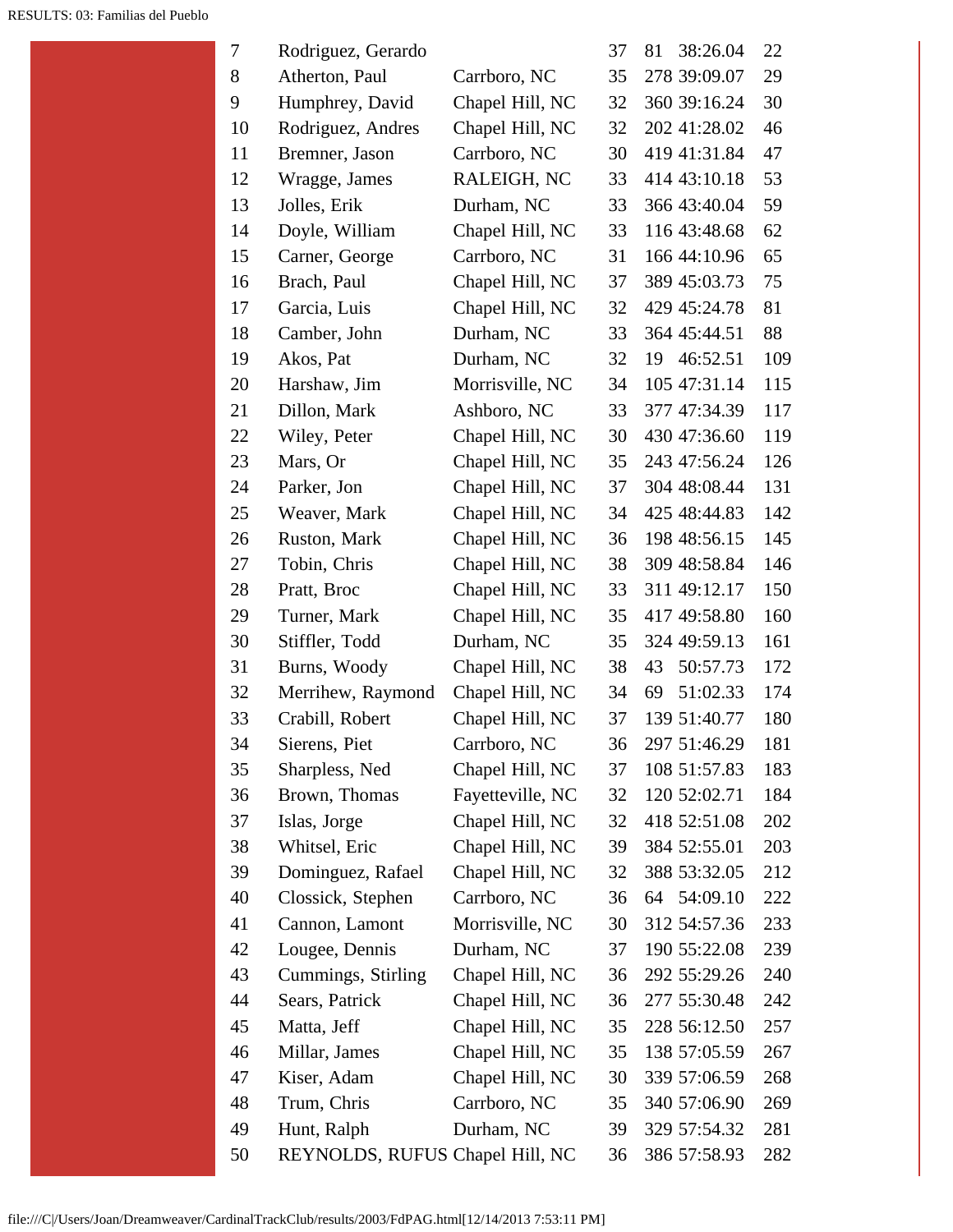| 51  | Kelly, Robert    | Carrboro, NC                      |    | 31 213 58:44.23       | 297 |
|-----|------------------|-----------------------------------|----|-----------------------|-----|
| 52  | Caron, Rob       | Fuquay-Varina, NC 39 362 58:55.70 |    |                       | 300 |
| 53  | Adams, Ned       | Pittsboro, NC                     | 30 | 119 59:26.50          | 302 |
| 54  | Rosensweet, M.J. | Pittsboro, NC                     |    | 35 22 59:41.62        | 304 |
| 55. | Zuiker, Anton    | Carrboro, NC                      | 33 | 421 1:00:53.21 311    |     |
| 56  | Tuttle, Robert   | Durham, NC                        |    | 35 264 1:01:17.31 320 |     |
| 57  | McCulloch, Scott | Durham, NC                        | 31 | 205 1:01:42.12 327    |     |
| 58  | Jahns, Fred      | Mebane, NC                        | 31 | 203 1:15:38.85 378    |     |

[Le Tour de Carrboro](file:///letourdecarrboro.html) [Results & Records](file:///results.html) **[Newsletter](file:///newsletterSignup.html) [Calendar](file:///page/page/8345191.htm) [Photos](file:///photos.html)** 

### [About CTC](file:///about.html)

**[Home](file:///home.html)** 

[Contact Us](file:///contactUs.html)

### **Female 30-39**

| <b>Place</b>   | <b>Name</b>         | <b>From</b>         | <b>Age Bib</b> |    | <b>Time</b>     | <b>Overall</b> |
|----------------|---------------------|---------------------|----------------|----|-----------------|----------------|
| $\mathbf{1}$   | Hass, Emily         | Carrboro, NC        | 37             |    | 390 39:01.27    | 27             |
| $\mathbf{2}$   | Parr, Alicia        | Durham, NC          | 33             |    | 135 42:23.06    | 51             |
| 3              | Hunter, Sian        | Chapel Hill, NC     | 37             |    | 325 43:51.37    | 63             |
| $\overline{4}$ | Pierson, Susan      | Fort Bragg, NC      | 34             |    | 249 44:52.14    | 73             |
| 5              | Lewis, Sonia        | Fort Bragg, NC      | 37             |    | 248 45:05.25    | 76             |
| 6              | Mebane, Felicia     | Carrboro, NC        | 36             |    | 351 46:23.00    | 99             |
| 7              | Marx, Leslie        | Durham, NC          | 36             |    | 410 46:39.54    | 103            |
| 8              | Stevens, Rachel     | Chapel Hill, NC     | 30             | 16 | 47:58.80        | 128            |
| 9              | Bunkers, Shelly     | Fort Bragg, NC      | 32             |    | 245 47:59.18    | 129            |
| 10             | Govert, Janine      | Chapel Hill, NC     | 37             |    | 230 48:08.11    | 130            |
| 11             | Gualtiere-Reed, Liz | Chapel Hill, NC     | 35             |    | 259 48:20.96    | 135            |
| 12             | Vanderwoude, Becky  | Chapel Hill, NC     | 35             | 88 | 48:24.03        | 137            |
| 13             | Hadar, Janet        | Chapel Hill, NC     | 35             |    | 316 48:43.28    | 141            |
| 14             | Smith, Randy        | Chapel Hill, NC     | 35             |    | 193 49:11.02    | 149            |
| 15             | Lazorko, Catherine  | Carrboro, NC        | 39             | 99 | 49:17.24        | 151            |
| 16             | Harkins, Heidi      | Chapel Hill, NC     | 39             |    | 211 49:52.78    | 157            |
| 17             | Cocking, Julie      | RALEIGH, NC         | 32             |    | 413 49:57.88    | 159            |
| 18             | Moore, Laura        | Hillsborough, NC 30 |                |    | 412 50:21.77    | 168            |
| 19             | Matta, Marie        | Chapel Hill, NC     | 31             |    | 229 50:40.61    | 169            |
| 20             | Lacava, Gina        | Chapel Hill, NC     | 36             |    | 335 50:59.20    | 173            |
| 21             | Osborne, Christine  | Chapel Hill, NC     | 38             |    | 303 51:07.81    | 175            |
| 22             | McKnight, Patricia  | Chapel Hill, NC     | 39             |    | 185 52:06.51    | 187            |
| 23             | Easthorn, Laurin    | Chapel Hill, NC     | 39             |    | 215 52:07.86    | 188            |
| 24             | Allio, Theresa      | Chapel Hill, NC     | 31             |    | 130 52:10.00    | 189            |
| 25             | Hutchinson, April   | Greensboro, NC      | 39             | 44 | 52:26.58        | 197            |
| 26             | Peters, Yvette      | Chapel Hill, NC     | 31             |    | 204 52:27.30    | 198            |
| 27             | Hardy, Jennifer     | Chapel Hill, NC     |                |    | 30 195 53:32.81 | 213            |
| 28             | Ruston, Dawn        | Chapel Hill, NC     | 36             |    | 189 53:36.50    | 214            |
| 29             | Ollila, Mary        | Chapel Hill, NC     | 38             |    | 179 53:57.17    | 220            |
| 30             | Tibbs, Vicki        | Durham, NC          | 30             |    | 361 54:23.73    | 227            |
| 31             | Van Ark, Gwen       | Chapel Hill, NC     | 39             |    | 171 55:02.99    | 235            |
|                |                     |                     |                |    |                 |                |

file:///C|/Users/Joan/Dreamweaver/CardinalTrackClub/results/2003/FdPAG.html[12/14/2013 7:53:11 PM]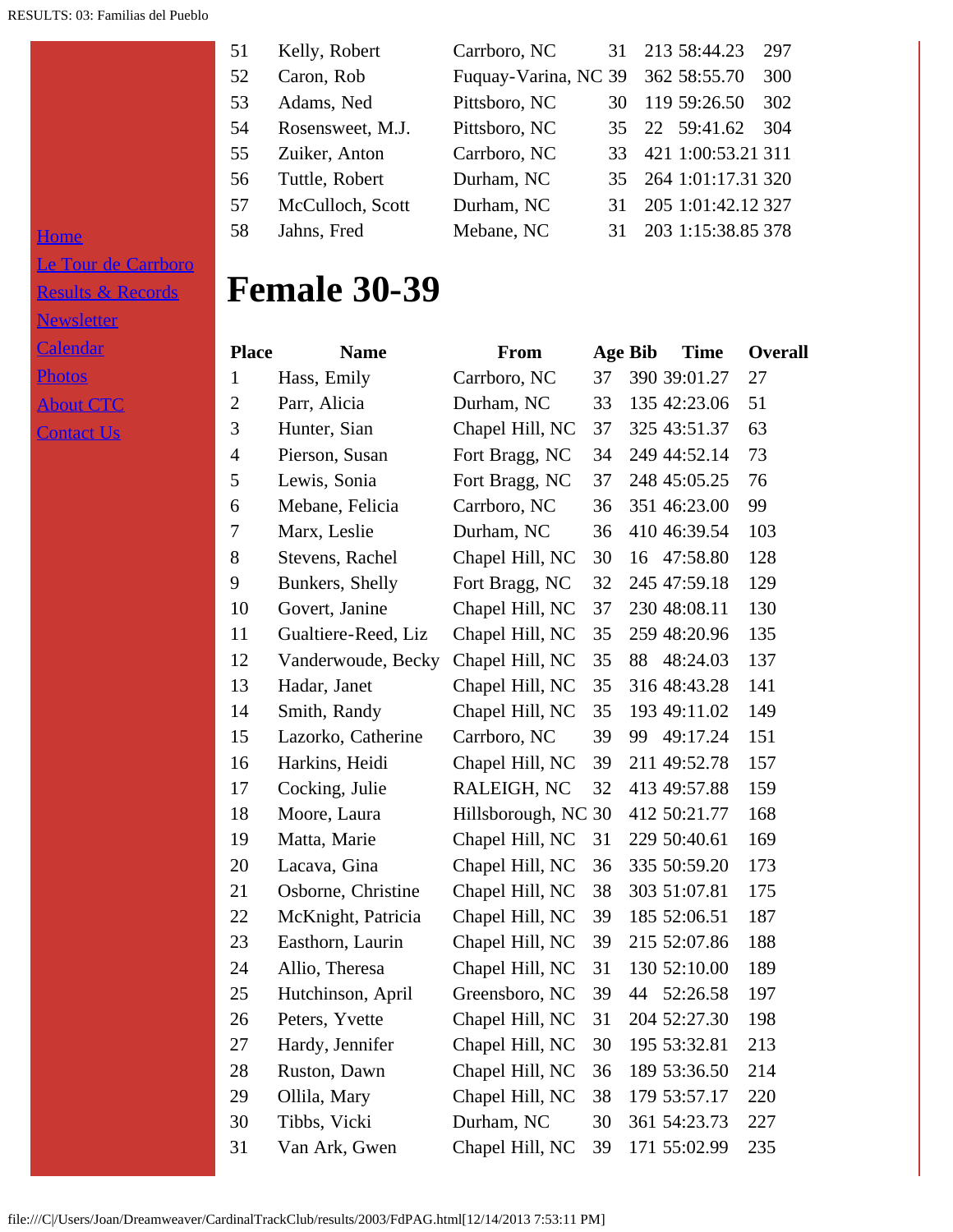| 32 | Olson, Susan                       | Durham, NC      | 37 | 416 55:18.07<br>237   |
|----|------------------------------------|-----------------|----|-----------------------|
| 33 | Millar, Anna                       | Chapel Hill, NC | 34 | 136 55:31.89<br>243   |
| 34 | Funes, Heather                     | Chapel Hill, NC | 31 | 155 57:01.66<br>266   |
| 35 | Hunt, Anita                        | Durham, NC      | 38 | 278<br>328 57:49.63   |
| 36 | Szzypinski, Elizabeth              | Chapel Hill, NC | 35 | 58:22.08<br>289<br>80 |
| 37 | Whetstone, Stephanie               | Durham, NC      | 34 | 293<br>58:28.06<br>91 |
| 38 | Klem, Mimi                         | Durham, NC      | 36 | 295<br>279 58:32.39   |
| 39 | Leslie, Elaine                     | Carrboro, NC    | 30 | 296<br>212 58:43.84   |
| 40 | Billman, Koreen                    | Carrboro, NC    | 38 | 303<br>59:31.97<br>87 |
| 41 | Wolf, Susan                        | Carrboro, NC    | 34 | 165 1:00:48.42 310    |
| 42 | Welborn, Lisa                      | Chapel Hill, NC | 38 | 1:00:57.90 312<br>52  |
| 43 | Strong, Amy                        | Chapel Hill, NC | 35 | 160 1:01:06.47 315    |
| 44 | Vickers, Lizabeth                  | Chapel Hill, NC | 38 | 100 1:01:08.08 317    |
| 45 | Eldred, Tracy                      | Carrboro, NC    | 32 | 1:01:33.10 323<br>30  |
| 46 | Braithwaite, Elena                 | Morrisville, NC | 30 | 244 1:01:50.73 330    |
| 47 | Frey, Ann                          | Carrboro, NC    | 36 | 157 1:03:16.33 341    |
| 48 | Vesilind, Lauren                   | Carrboro, NC    | 32 | 406 1:03:31.88 342    |
| 49 | Mugica, Yerina                     | Chapel Hill, NC | 31 | 343 1:04:29.99 346    |
| 50 | Wagner, Katie                      | New York, NY    | 36 | 1:05:33.85 353<br>35  |
| 51 | Phipps, Catherine                  | Durham, NC      | 35 | 194 1:06:32.91 356    |
| 52 | Hudspeth, Lori                     | Mebane, NC      | 30 | 142 1:06:33.46 357    |
| 53 | Moos, Katja                        | Chapel Hill, NC | 35 | 196 1:10:19.77 369    |
| 54 | Monadjemi, Daria                   | Chapel Hill, NC | 34 | 1:10:26.67 370<br>37  |
| 55 | Passmore, Jill                     | Chapel Hill, NC | 33 | 349 1:10:27.11 371    |
| 56 | Argue, Robin                       | Durham, NC      | 33 | 1:10:48.96 374<br>98  |
| 57 | Henderson, Antoinette Kittrell, NC |                 | 34 | 261 1:12:24.42 376    |

# **Male 40-49**

| <b>Place</b>          | <b>Name</b>                          | <b>From</b>                     |    | Age Bib | <b>Time</b>  | <b>Overall</b> |
|-----------------------|--------------------------------------|---------------------------------|----|---------|--------------|----------------|
| 1                     | Walsh, Dale                          | Fort Bragg, NC 43 227 36:09.60  |    |         |              | 7              |
| $\mathcal{D}_{\cdot}$ | Rivas, Rafael                        | Fort Bragg, NC 48               |    |         | 233 36:37.01 | 9              |
| 3                     | Cronley, Tom                         | Durham, NC                      | 42 |         | 397 37:43.96 | 18             |
| 4                     | Brockmeier, Scott Chapel Hill, NC 41 |                                 |    |         | 63 38:04.67  | 20             |
| 5                     | Jefferson, Jim                       | Fort Bragg, NC                  | 43 |         | 223 39:27.73 | 31             |
| 6                     | Prabucki, Bernie                     | Durham, NC                      | 41 |         | 33 39:32.32  | 33             |
| 7                     | Stewart, Lee                         | Fort Bragg, NC 41               |    |         | 224 39:37.75 | 34             |
| 8                     | Godar, Godi                          | Durham, NC                      | 40 |         | 163 39:40.80 | 36             |
| 9                     | Burns, Chandler                      | Chapel Hill, NC 42 218 41:00.82 |    |         |              | 42             |
| 10                    | Nelson, Dave                         | Snow Camp, NC 40 355 41:22.07   |    |         |              | 45             |
| 11                    | Tymes, Jasper                        | Fort Bragg, NC                  | 40 |         | 226 41:45.87 | 48             |
| 12                    | Shurkus, Daniel                      | Raleigh, NC                     | 44 |         | 326 42:06.18 | 50             |
| 13                    | Vasco, Wilson                        | Durham, NC                      | 49 | 31      | 43:13.19     | 54             |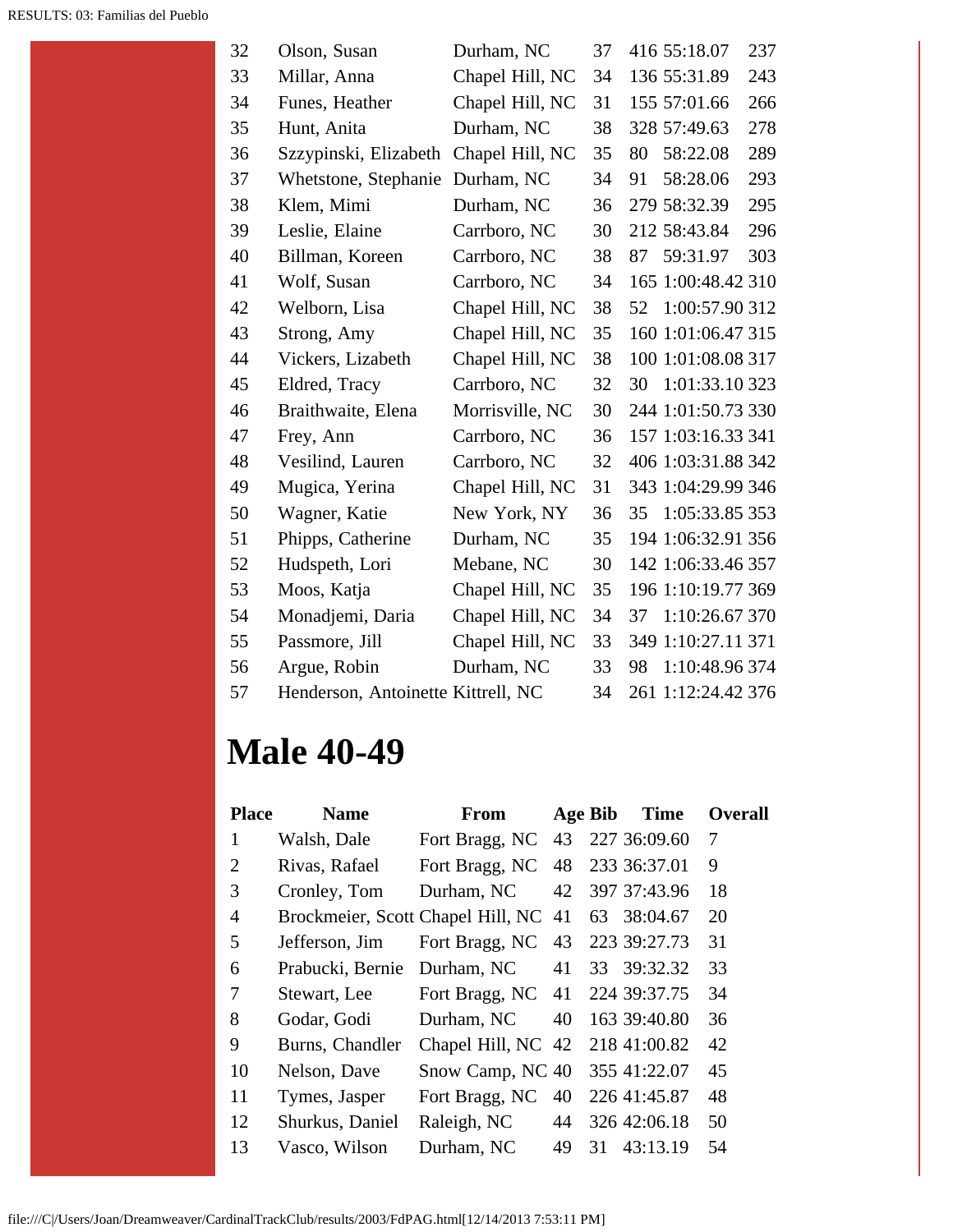| 14 | Stewart, Willy                   | Durham, NC      | 44 | 365 43:53.73         | 64  |
|----|----------------------------------|-----------------|----|----------------------|-----|
| 15 | Rojas, Armando                   | Carrboro, NC    | 49 | 44:13.39<br>96       | 66  |
| 16 | Baskir, Jesse                    | Durham, NC      | 42 | 290 44:19.01         | 67  |
| 17 | Sunkel, Sean                     | Chapel Hill, NC | 44 | 44:40.41<br>71       | 70  |
| 18 | Lohnes, John                     | Durham, NC      | 47 | 300 45:14.81         | 77  |
| 19 | Noah, Terry                      |                 | 43 | 378 45:17.01         | 78  |
| 20 | Kern, Robert                     | Chapel Hill, NC | 40 | 45:30.35<br>93       | 83  |
| 21 | Goss, Charles                    | Chapel Hill, NC | 40 | 353 45:31.22         | 84  |
| 22 | Stevens, Tim                     | Raleigh, NC     | 47 | 267 45:36.82         | 87  |
| 23 | Thorndahl, Reed                  | Chapel Hill, NC | 49 | 219 45:48.78         | 90  |
| 24 | Paulson, Erik                    | Chapel Hill, NC | 45 | 46:02.42<br>84       | 93  |
| 25 | Rice, David                      | Durham, NC      | 44 | 405 46:09.41         | 95  |
| 26 | Rose, Don                        | Greensboro, NC  | 43 | 45<br>46:11.88       | 96  |
| 27 | Bloom, Kerry                     | Chapel Hill, NC | 49 | 46:16.37<br>56       | 97  |
| 28 | Kiddoo, Kevin                    | Chapel Hill, NC | 47 | 214 46:26.03         | 100 |
| 29 | Davis, Mark                      | Chapel Hill, NC | 42 | 151 47:10.12         | 112 |
| 30 | Finke, Lothar                    | Durham, NC      | 40 | 374 48:18.81         | 132 |
| 31 | Estrada, Bernard                 | Chapel Hill, NC | 43 | 276 48:52.18         | 144 |
| 32 | Beach, Neal                      | Chapel Hill, NC | 48 | 161 49:18.25         | 152 |
| 33 | Mullis, Randy                    | Carrboro, NC    | 43 | 391 49:53.57         | 158 |
| 34 | Young, Randy                     | Chapel Hill, NC | 42 | 274 50:08.86         | 164 |
| 35 | Gingrich, Bob                    | Carrboro, NC    | 44 | 110 51:12.77         | 177 |
| 36 | Edwards, Michael Chapel Hill, NC |                 | 41 | 216 52:50.73         | 201 |
| 37 | Dareff, Brooks                   | Chapel Hill, NC | 46 | 148 53:39.03         | 215 |
| 38 | Julian, Armand                   | RALEIGH, NC     | 40 | 380 53:45.31         | 217 |
| 39 | Russell, Brian                   | Durham, NC      | 45 | 183 53:47.27         | 218 |
| 40 | VanArk, Jon                      | Chapel Hill, NC | 41 | 209 54:12.05         | 223 |
| 41 | Ray, Bill                        | Durham, NC      | 46 | 140 54:26.68         | 228 |
| 42 | Benson, Gerald                   | Chapel Hill, NC | 44 | 55:06.94<br>76       | 236 |
| 43 | Hadler, Wayne                    | Chapel Hill, NC | 49 | 60<br>55:32.43       | 244 |
| 44 | Norton, Roderick                 | Alpharetta, GA  | 43 | 184 55:53.82         | 253 |
| 45 | Whitford, Bill                   | Chapel Hill, NC | 44 | 404 56:05.96         | 255 |
| 46 | Hernandez, Jaime Chapel Hill, NC |                 | 46 | 344 56:17.65         | 260 |
| 47 | McCarville, Joe                  | Carrboro, NC    | 45 | 58:51.14<br>55       | 298 |
| 48 | Wyss, Paul                       | Carrboro, NC    | 46 | 58:56.04<br>18       | 301 |
| 49 | Fee, Brian                       | Chapel Hill, NC | 43 | 1:00:33.33 307<br>32 |     |
| 50 | King, Mitchell                   | Chapel Hill, NC | 45 | 170 1:01:16.90 319   |     |
| 51 | Lorang, Philip                   | Chapel Hill, NC | 49 | 254 1:02:46.47 335   |     |
| 52 | Hoerger, Tom                     | Chapel Hill, NC | 44 | 345 1:07:07.20 361   |     |

## **Female 40-49**

**Place Name From Age Bib Time Overall**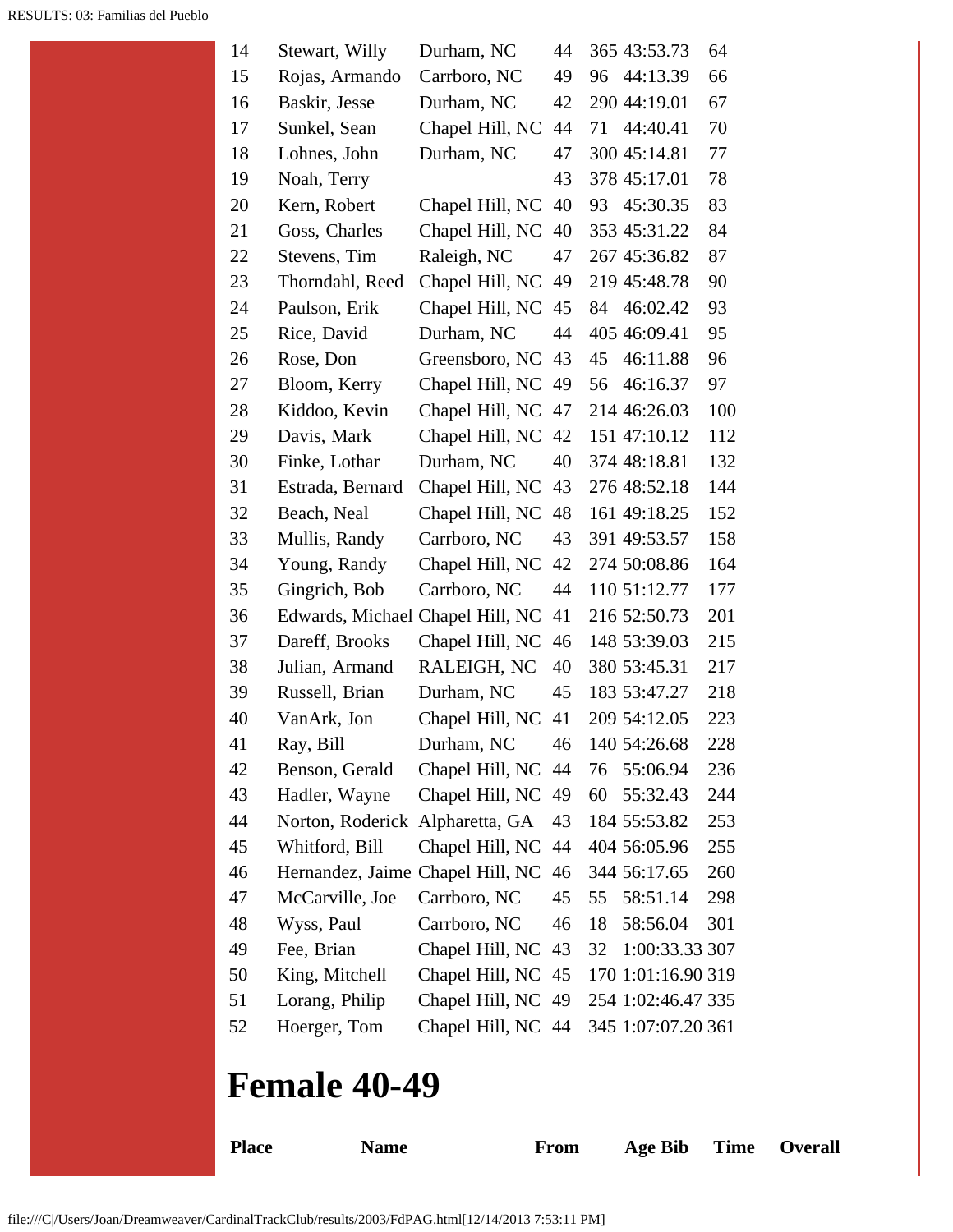| $\mathbf{1}$   | Couper, Rietta                                | Chapel Hill, NC 44 131 44:48.13 |    |    |                    | 71  |
|----------------|-----------------------------------------------|---------------------------------|----|----|--------------------|-----|
| $\overline{c}$ | Tartick, Karen                                | Cary, NC                        | 41 |    | 372 46:30.76       | 102 |
| 3              | Karrigan, Pat                                 | Chapel Hill, NC 46              |    |    | 371 46:50.88       | 107 |
| 4              | Crump, Carolyn                                | Carrboro, NC                    | 47 |    | 146 47:37.73       | 120 |
| 5              | Harrington-Smith, Margaret Chapel Hill, NC 41 |                                 |    |    | 379 47:39.96       | 121 |
| 6              | Ivins, Sally                                  | Carrboro, NC                    | 47 |    | 149 48:20.70       | 134 |
| 7              | McArdle, Jill                                 | Chapel Hill, NC 45              |    |    | 173 48:23.66       | 136 |
| 8              | Merritt, Kathy                                | Chapel Hill, NC 49              |    | 85 | 48:31.54           | 138 |
| 9              | Myers, Mary Ann                               | Carrboro, NC                    | 42 |    | 263 48:47.93       | 143 |
| 10             | Burgard, Sheila                               | Chapel Hill, NC 41              |    |    | 338 49:08.13       | 148 |
| 11             | Anderson, Cindy                               | Carrboro, NC                    | 43 |    | 332 51:32.48       | 178 |
| 12             | Junker, Ellen                                 | Carrboro, NC                    | 44 | 65 | 51:48.96           | 182 |
| 13             | Harwell, Jane                                 | Carrboro, NC                    | 40 | 89 | 53:05.05           | 206 |
| 14             | Cogswell, Patricia                            | Carrboro, NC                    | 42 |    | 112 53:11.56       | 208 |
| 15             | Mickelson, Rhonda                             | Durham, NC                      | 49 |    | 260 53:25.95       | 211 |
| 16             | Kylstra, Kimberly                             | Chapel Hill, NC 41              |    |    | 156 54:41.34       | 231 |
| 17             | Russell, Lori                                 | Durham, NC                      | 40 |    | 182 54:58.93       | 234 |
| 18             | Colburn, Kate                                 | Carrboro, NC                    | 46 | 59 | 55:32.86           | 245 |
| 19             | Bueno, Diane                                  | Raleigh, NC                     | 41 |    | 424 55:51.66       | 251 |
| 20             | Cline, Cam                                    | Chapel Hill, NC 41              |    |    | 128 55:53.02       | 252 |
| 21             | Anderson, Leigh                               | Chapel Hill, NC 44              |    |    | 172 57:23.58       | 272 |
| 22             | Nicholls, Helen                               | Chapel Hill, NC 40              |    |    | 320 57:47.34       | 277 |
| 23             | Horton, Julie                                 | Chapel Hill, NC 47              |    |    | 322 58:05.58       | 285 |
| 24             | Gingerich, Teresa                             | Chapel Hill, NC 43              |    |    | 114 58:21.73       | 288 |
| 25             | Lotina, Leslie                                | Chapel Hill, NC 48              |    |    | 180 59:46.82       | 305 |
| 26             | Perry, Heidi                                  | Carrboro, NC                    | 48 |    | 262 1:01:05.87 314 |     |
| 27             | O'Neil, Elaine                                | Chapel Hill, NC 40              |    |    | 268 1:01:07.55 316 |     |
| 28             | Paraschiv, Irina                              | Chapel Hill, NC 48              |    |    | 169 1:01:47.20 329 |     |
| 29             | Smith, Nana                                   | Chapel Hill, NC 42              |    |    | 382 1:02:07.63 331 |     |
| 30             | Rothwell, Diane                               | Chapel Hill, NC 44              |    |    | 177 1:02:46.06 334 |     |
| 31             | Gilbert, Susie                                | Durham, NC                      | 41 | 61 | 1:02:59.60 338     |     |
| 32             | Vitali, Fai                                   | Chapel Hill, NC 42              |    |    | 174 1:04:07.44 344 |     |
| 33             | Hoerger, Susan                                | Chapel Hill, NC 42              |    | 28 | 1:07:06.70 360     |     |

# **Male 50-59**

| <b>Place</b>   | <b>Name</b>                                             | From                               |  | Age Bib Time Overall |  |
|----------------|---------------------------------------------------------|------------------------------------|--|----------------------|--|
| $\mathbf{1}$   | Bennett, Bill                                           | Chapel Hill, NC 51 321 43:31.42 57 |  |                      |  |
| 2              | Miller, Tom                                             | Pittsboro, NC 51 402 44:28.82 68   |  |                      |  |
| 3              | Hotelling, Jim                                          | Chapel Hill, NC 56 51 44:59.55 74  |  |                      |  |
| $\overline{4}$ | Kroviak, Larry                                          | Durham, NC 52 25 45:31.65 85       |  |                      |  |
| 5              | Mitchell, Will                                          | Chapel Hill, NC 50 36 45:49.51 91  |  |                      |  |
| 6              | Retsch-Bogart, George Chapel Hill, NC 51 24 45:58.48 92 |                                    |  |                      |  |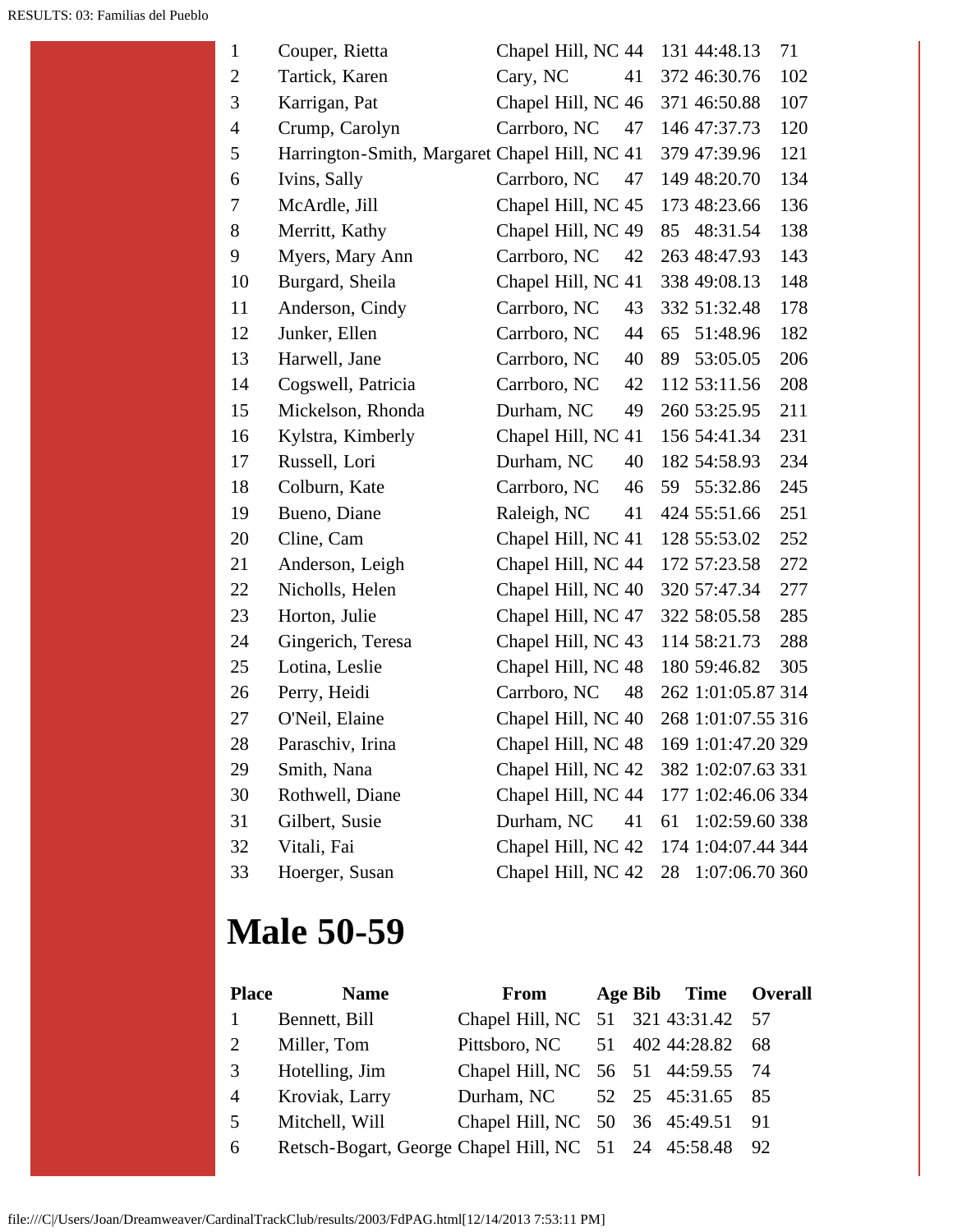| 7  | Orlemanski, Rick    | Morrisville, NC      | 52 | 222 46:28.94       | 101 |
|----|---------------------|----------------------|----|--------------------|-----|
| 8  | Levin, Mel          | Raleigh, NC          | 55 | 46:41.34<br>92     | 104 |
| 9  | Dubnansky, Wayne    | Durham, NC           | 50 | 387 47:13.33       | 113 |
| 10 | Northen, John       | Chapel Hill, NC      | 53 | 47:25.54<br>46     | 114 |
| 11 | Williams, Jay       | Chapel Hill, NC      | 56 | 47:32.76<br>48     | 116 |
| 12 | Beard, Bill         | Chapel Hill, NC      | 51 | 323 47:58.44       | 127 |
| 13 | Zadjeika, Gary      | Durham, NC           | 57 | 423 49:04.91       | 147 |
| 14 | Morgan, Doug        | Chapel Hill, NC      | 51 | 327 49:31.44       | 154 |
| 15 | Barth, Richard      | Chapel Hill, NC      | 51 | 121 50:21.35       | 167 |
| 16 | Ficks, Phil         | Durham, NC           | 54 | 50:43.00<br>68     | 170 |
| 17 | Christopher, Bob    | Chapel Hill, NC      | 53 | 357 50:54.83       | 171 |
| 18 | Haggerty, Jack      | Chapel Hill, NC      | 58 | 41<br>51:11.94     | 176 |
| 19 | Kleinhammes, Alfred | Chapel Hill, NC      | 52 | 168 52:14.03       | 193 |
| 20 | West, Walter        | Carrboro, NC         | 56 | 275 52:59.81       | 205 |
| 21 | Jones, Rodney       | Chapel Hill, NC      | 54 | 23<br>53:07.52     | 207 |
| 22 | Lipson, Gary        | Pittsboro, NC        | 53 | 363 54:08.15       | 221 |
| 23 | Hessling, Peter     | Durham, NC           | 51 | 55:45.79<br>73     | 248 |
| 24 | Wiedey, Charlie     | Granite Falls, NC 53 |    | 78<br>55:59.25     | 254 |
| 25 | Chrisman, Allan     | Chapel Hill, NC      | 58 | 125 56:10.08       | 256 |
| 26 | Phillips, J.C.      | Chapel Hill, NC      | 50 | 400 56:17.00       | 259 |
| 27 | Kinahan, Brian      | Chapel Hill, NC      | 50 | 376 56:39.28       | 263 |
| 28 | Rudin, Richard      | Livingston, NJ       | 59 | 415 56:45.17       | 265 |
| 29 | Acuff, Mark         | Chapel Hill, NC      | 50 | 342 58:01.70       | 284 |
| 30 | Campbell, Roy       | Carrboro, NC         | 52 | 336 1:01:40.26 325 |     |
| 31 | Luck, Steve         | Carrboro, NC         | 55 | 167 1:03:12.49 339 |     |
| 32 | Morgan, Reg         | Chapel Hill, NC      | 55 | 315 1:07:58.44 363 |     |
| 33 | Gillespie, Donald   | Greensboro, NC       | 55 | 143 1:08:09.24 366 |     |

# **Female 50-59**

| <b>Place</b>   | <b>Name</b>                                                   | From                                  |  | Age Bib Time          | Overall |
|----------------|---------------------------------------------------------------|---------------------------------------|--|-----------------------|---------|
| 1              | Murrah, Valerie                                               | Chapel Hill, NC 52 396 51:39.06 179   |  |                       |         |
| 2              | Wiggins, Beverly                                              | Pittsboro, NC                         |  | 52 197 56:29.45       | 261     |
| 3              | Garbutt, Sharon                                               | Pittsboro, NC 53 257 56:29.84         |  |                       | 262     |
| $\overline{4}$ | Henderson, Karla                                              | Durham, NC 53 285 56:41.95 264        |  |                       |         |
| 5              | Finnell, Alice                                                | Chapel Hill, NC 51 34 57:19.40 270    |  |                       |         |
| 6              | Haven-O'Donnell, Randee Chapel Hill, NC 52 334 1:01:04.76 313 |                                       |  |                       |         |
| 7              | Lane, Nancy                                                   | Chapel Hill, NC 52 62 1:02:17.83 333  |  |                       |         |
| 8              | Rice, Nikki                                                   | Chapel Hill, NC 50 318 1:03:56.69 343 |  |                       |         |
| 9              | Crider, Gail                                                  | Pittsboro, NC                         |  | 54 144 1:08:08.93 365 |         |

## **Male 60-69**